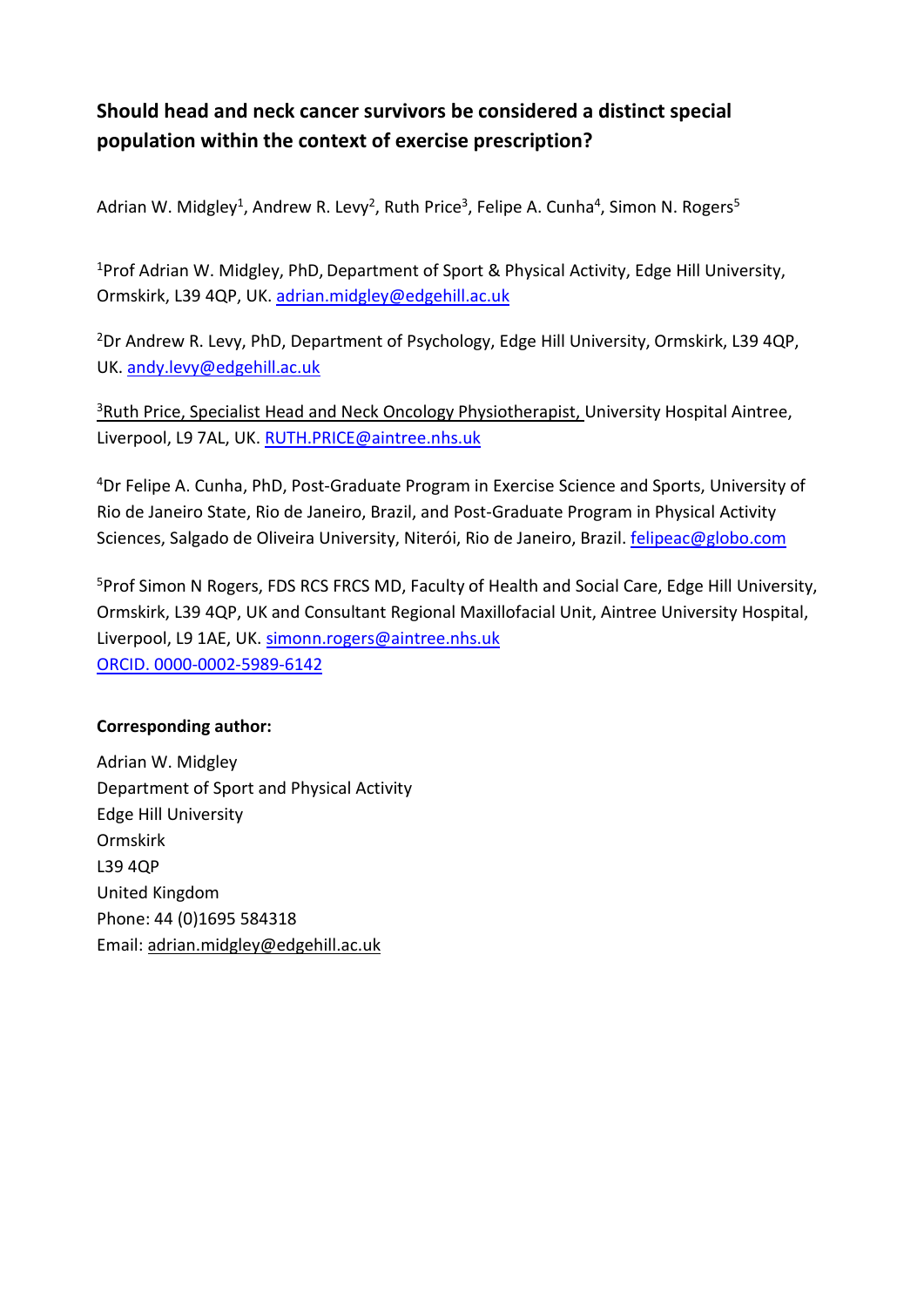#### **Abstract**

Exercise is now widely accepted as a safe, cost-efficient, and effective intervention for cancer survivors and exercise guidelines for cancer survivors have been published. Currently there are no specific guidelines for different cancers despite apparent cancer-specific differences in the physical manifestations of the disease and the outcomes following treatment. One group of cancers where this appears to be particularly relevant is head and neck cancer (HANC). Common issues reported by HANC survivors include shoulder and neck dysfunction, head and neck lymphoedema, speech dysfunction, dysphagia, xerostomia, malnutrition, disfigurement, social isolation, and major depression. These issues have important implications for exercise prescription and supervision in terms of the safety and efficacy of the exercise, as well as patient uptake and adherence. HANC-specific issues should be considered when prescribing exercise within the framework of the general cancer exercise guidelines. Also, individual patient factors such as current fitness level, disease and treatment status, exercise preferences, and perceived barriers to exercise need to be considered. HANC survivors have many unique challenges and should be considered a distinct population within the context of exercise prescription. There has been a lack of research investigating exercise as an intervention in HANC survivors and much more research is required before robust evidence-based guidelines can be established. The purpose of this article is to provide a summary of salient factors to consider when optimising exercise prescription following HANC.

**Key words:** Fitness; oncology; physical activity; quality of life; training.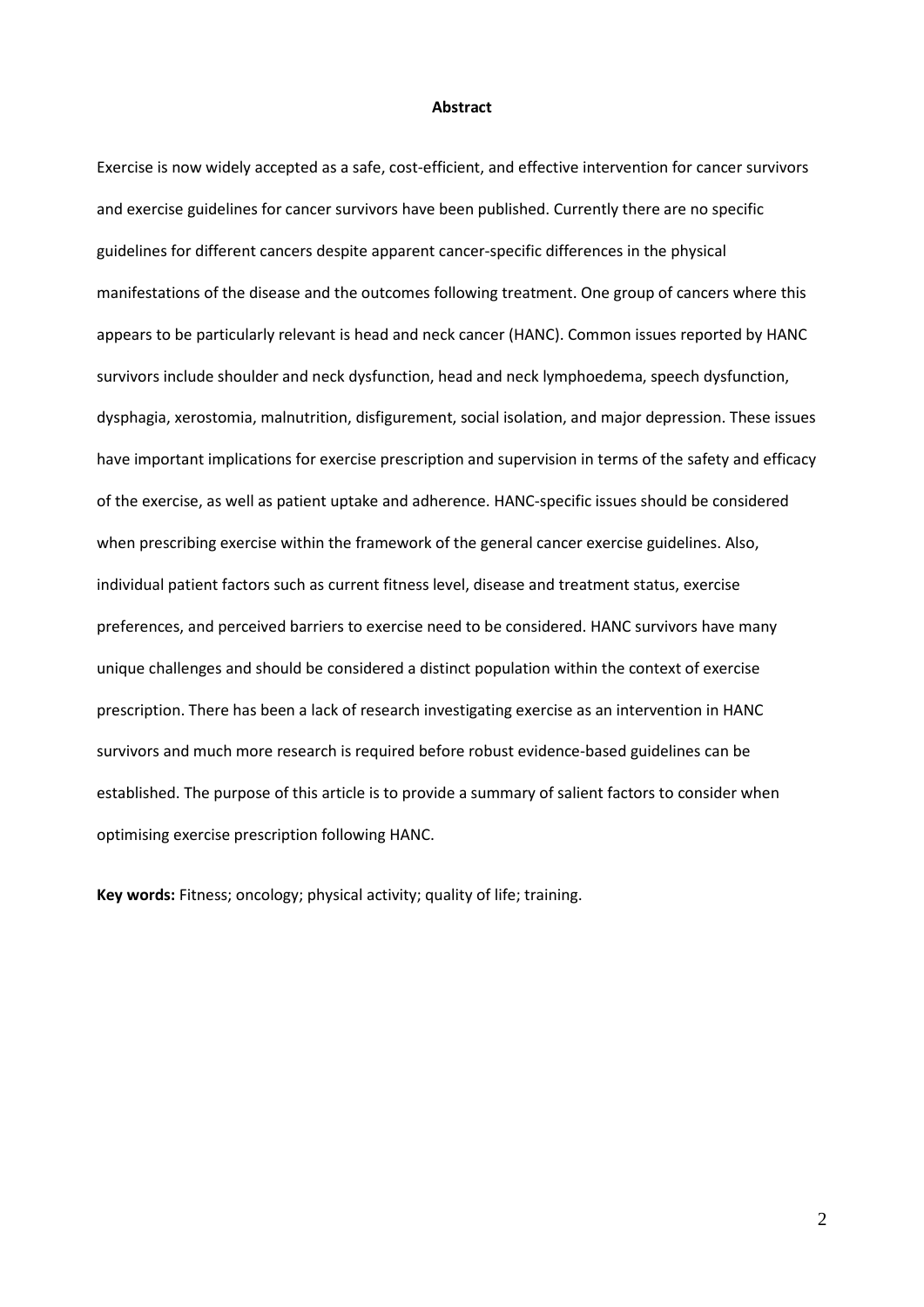#### **Introduction**

Exercise is now widely accepted as a safe, cost-efficient, and effective intervention for cancer survivors.<sup>1-</sup> <sup>3</sup> Considerable scientific evidence supports the efficacy of exercise for improving the quality of life of cancer survivors,<sup>3</sup> helping prevent and manage co-morbidities,<sup>2</sup> and reducing cancer-specific and allcause mortality.<sup>4</sup> To inform medical and allied health professionals how best to prescribe this exercise, evidence-based guidelines have been published.<sup>5-9</sup> An important issue, however, is currently there are no specific guidelines for different cancers despite apparent cancer-specific differences in the physical manifestations of the disease and its treatment. One group of cancers where this appears to be particularly relevant is head and neck cancer (HANC), which include malignancies on the lips, mouth, oropharynx, nasopharynx, larynx, salivary glands, and paranasal sinuses. <sup>10</sup> Survivors of HANC share many of the same issues as other cancer cohorts such as intrusive treatments, dependency, the threat of recurrence, and early mortality.<sup>10</sup> They also experience notable biopsychosocial issues either unique to HANC or more severe than in other cancers.<sup>11-12</sup> The purpose of the present paper was to highlight how HANC survivors differ from survivors of other cancers, discuss the associated implications for prescribing safe and effective exercise, and consider whether HANC survivors should be regarded as a distinct special population within the context of exercise prescription.

#### **Characteristics**

Smoking, alcohol consumption, poor nutrition, and human papillomavirus are associated risk factors for HANC.<sup>13</sup> More than two-thirds of HANC survivors are men<sup>14</sup> and typically come from low socioeconomic backgrounds,<sup>15</sup> with a significant history of smoking and alcohol consumption.<sup>16</sup> Pre-treatment physical activity levels and physical fitness are typically low, particularly in females, older individuals, and those with lower educational levels.<sup>17</sup> Moreover, physical activity levels have been shown to be substantially reduced post-diagnosis and associated with low levels of physical fitness and functioning.<sup>18-19</sup> Due to the cluster of lifestyle choices associated with poor health outcomes that are frequently observed in HANC survivor cohorts, comorbidities are common<sup>20</sup> and are associated with further reductions in physical activity levels. 17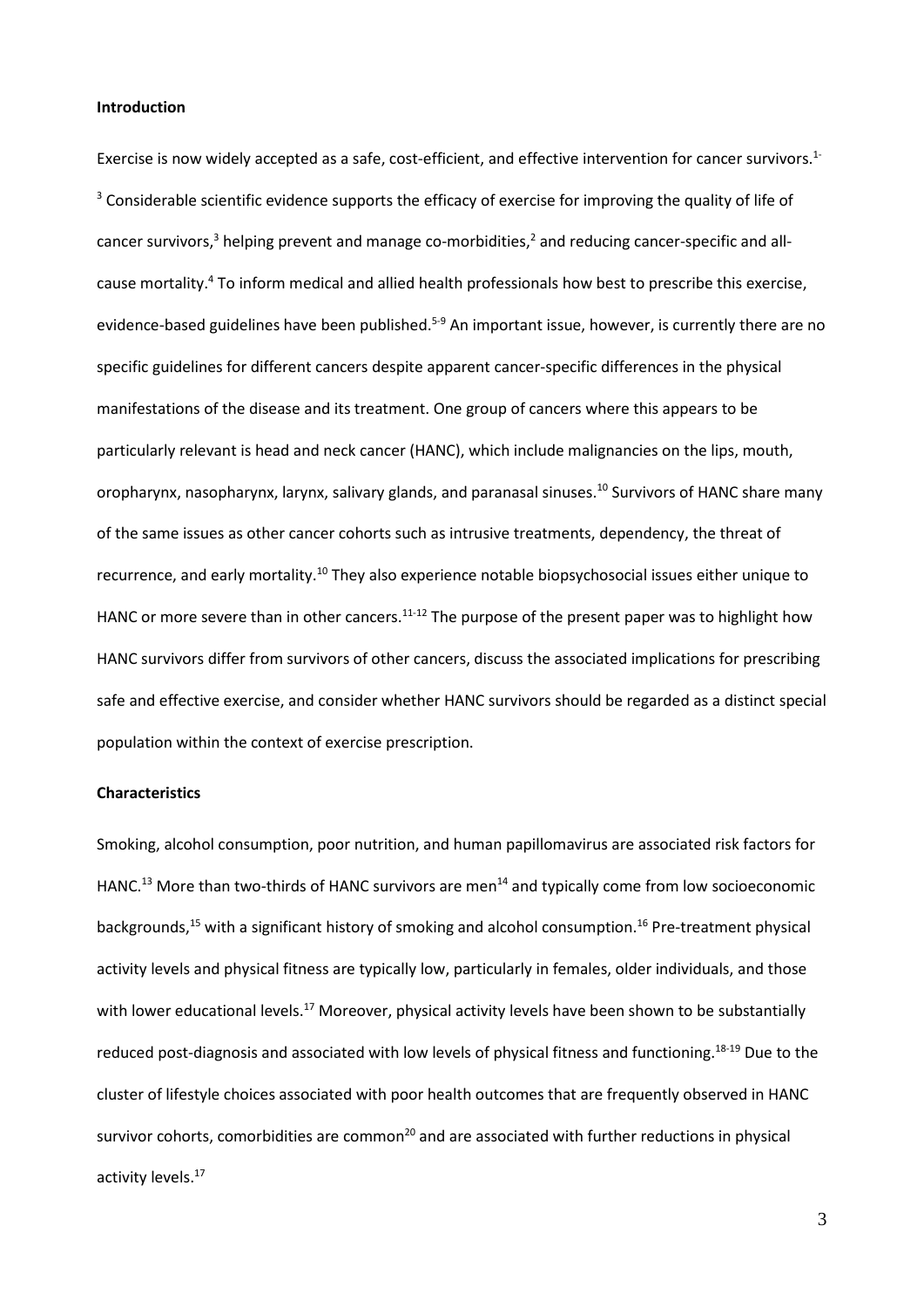#### **Physical issues**

Notably, HANC is regarded among the most debilitating of all cancers<sup>13</sup> and HANC survivors are significantly frailer with more mobility impairments than individuals with other solid malignancies.<sup>21</sup> Shoulder and neck dysfunction and pain resulting from radiation and surgical procedures used to treat HANC are common, with many of the treatment-related issues unique to this cancer cohort.<sup>22</sup> Reported issues from neck dissection include loss of trapezius muscle strength, scapula winging, reduced active range of motion, and shoulder and neck pain.<sup>23</sup> Exercise has the potential to improve function. McNeely et al.,<sup>24</sup> for example, observed that specific upper body progressive resistance exercises continued over 12-months significantly improved dissection-related functioning and quality of life. In the early posttreatment rehabilitation period shoulder and neck dysfunction will often be assessed and treated by a physical therapist. This is particularly important before a HANC survivor engages in a general exercise programme where there are significant problems associated with free flaps and accessory nerve dysfunction. Physical therapists will typically prescribe rehabilitation exercises to complete outside the clinic and those involved in general exercise prescription and supervision should be familiar with these exercises and possess at least a basic knowledge of any shoulder and neck dysfunction. This is to advise on correct technique and avoid exercises likely to exacerbate the problem. Shoulder and neck dysfunction and pain tend to cause pain-minimising postural deviations, <sup>25</sup> which often promote abnormal movement patterns during exercise.<sup>8</sup> This can exacerbate the current musculoskeletal issue and cause new issues further along the kinetic chain.<sup>26</sup> It is therefore important to avoid or modify certain exercises and correct poor posture and movement compensations during exercise. Any chronic adaptive shortening and lengthening of skeletal muscles caused by cancer treatment also should be addressed with corrective exercise strategies.<sup>26</sup>

Secondary lymphoedema is a serious but often overlooked and underdiagnosed condition occurring in up to 75% of HANC survivors.<sup>27-28</sup> It results from dysfunction of the cervicofacial lymphatic drainage caused by tumour invasion, surgical lymph node removal, and radiotherapy.<sup>27</sup> Exercise was traditionally thought to be unsafe for those experiencing lymphoedema, although current evidence suggests that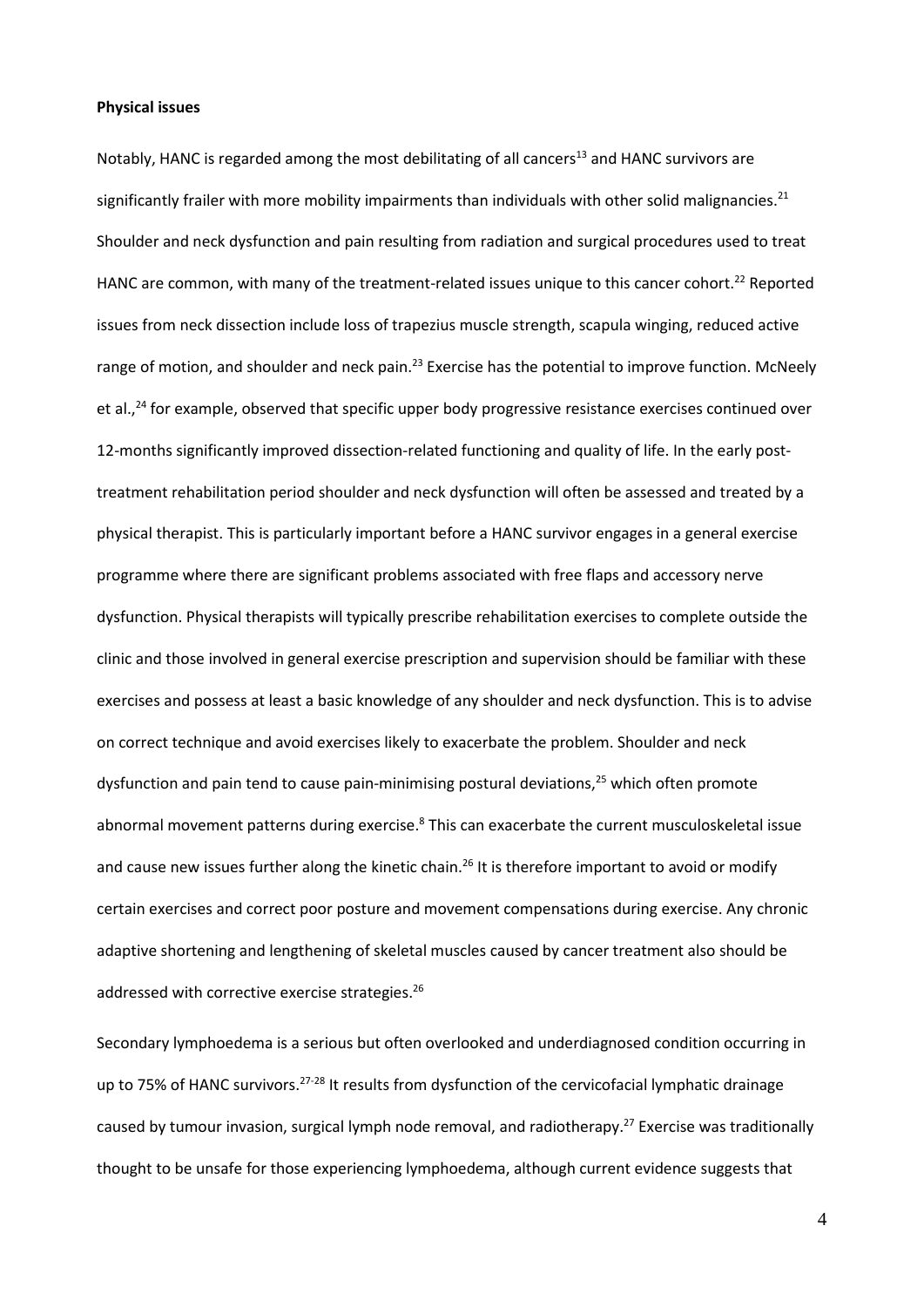exercise prescribed according to current guidelines for cancer survivors has no effect on lymphoedema or its symptoms.<sup>29</sup> Almost all research has been conducted on breast cancer survivors, however, and to the best of our knowledge no research has investigated the acute and chronic effects of exercise on lymphoedema in HANC survivors. Further research is needed to establish whether exercise is beneficial or should be contraindicated in those experiencing head and neck lymphoedema, and the efficacy of wearing prescribed facial compression garments. Until evidence-based guidelines are made available, it is prudent for those supervising exercise to have undergone training in recognising suspected lymphoedema, so that appropriate referrals to a medical professional can be made to obtain clearance for exercise. Those supervising exercise programmes typically will have weekly contact with HANC survivors, which is a good opportunity to advocate any lymphoedema prevention measures that have prescribed.

Trismus and a reduction in the ability to swallow (dysphagia) and salivate (xerostomia) are issues associated with surgery and radiation to the head and neck that can persist long-term.<sup>12,30-31</sup> These issues have the potential to affect acute exercise responses and adherence. Dry mouth associated with xerostomia is particularly problematic, as it has long-term effects on almost all HANC survivors, including a considerable negative impact on quality of life.<sup>30</sup> Notably, HANC survivors ranked dry mouth or throat as first of over 30 different barriers to exercise.<sup>32-33</sup> This issue clearly has major implications for exercise uptake and adherence and future research could investigate how it can be addressed, including the efficacy of established management strategies for dry mouth.<sup>34</sup> Increased salivary viscosity has been shown immediately post-exercise in apparently healthy individuals, <sup>35</sup> however, to the best of our knowledge no research has investigated salivary viscosity and dry mouth symptoms in HANC survivors during and post-exercise. Exercise has the potential to exacerbate dry mouth symptoms in HANC survivors and it would be useful to investigate this issue to establish the extent of the problem. Dysphagia is a common symptom of HANC and can lead to chronic dehydration.<sup>36</sup> Since the evaporation of sweat is the major mechanism of thermoregulation during exercise,<sup>37</sup> fluid loss during exercise will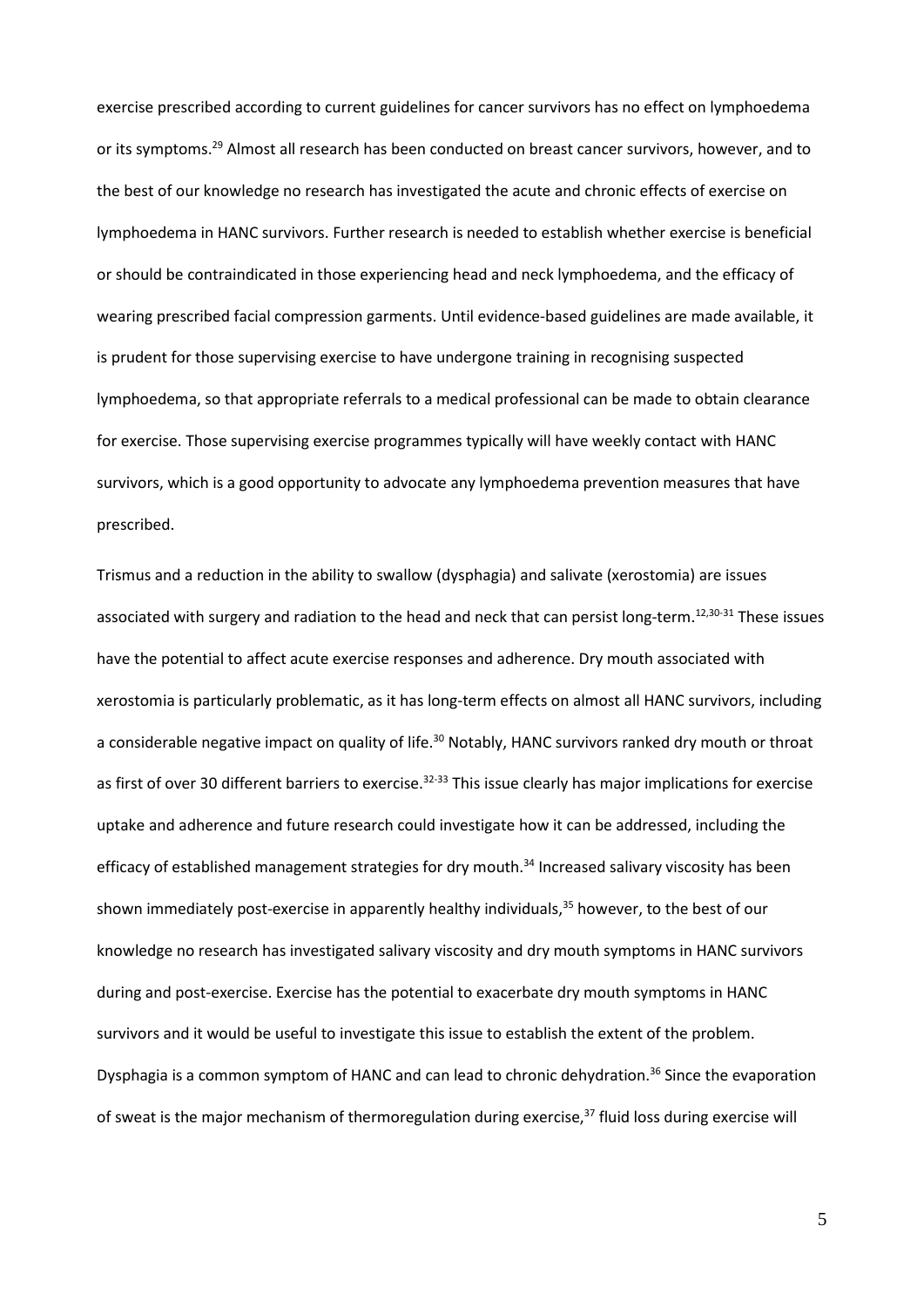exacerbate this issue. Consideration should therefore be given to the comfort and safety of exercise in HANC survivors prone to dehydration, especially if exercising in hot environments.<sup>38</sup>

Laryngectomy results in as significant compromise in the normal airway after HANC treatment.<sup>39</sup> Breathing through a tracheostoma after total laryngectomy involves breathing environmental air that does not undergo the respiratory tract's natural humidifying and filtering functions. <sup>40</sup> Exercising in cold and polluted air should therefore be avoided. Laryngectomy can result in the loss of voice<sup>41</sup> and those supervising exercise should be mindful of communication difficulties, especially where these might impact on the safety of exercise. Swimming is effective for improving health<sup>42</sup> and ranked the third most preferred mode of exercise in a survey of HANC survivors.<sup>33</sup> Although swimming is generally regarded as safe, particularly because of the low impact and associated reduced musculoskeletal injury risk,<sup>42</sup> contact with water can be fatal in laryngectomised patients due to aspiration.<sup>43</sup> Swimming is therefore contraindicated unless suitable aids such as the Larchel are used. <sup>43</sup> Patients should be educated on this, along with clinical nurse specialist follow-up support to provide or signpost patients on to how to acquire such aids.

The incidence of malnutrition in HANC survivors before treatment can be as high as 63% and can rise to 88% during treatment.<sup>44</sup> Critical weight loss is defined as the involuntary weight loss of  $\geq$  5% in one month or ≥ 10% in 6 months and research involving HANC survivors has reported a prevalence ranging from 31% to 57%.<sup>45</sup> Notably, 77.1% of weight loss has been shown to be attributable to loss of lean body mass. <sup>46</sup> Exercise has the potential to promote weight loss by contributing to any negative energy balance that already exists, but conversely can promote weight gain by stimulating skeletal muscle hypertrophy. The nutritional status of the HANC survivor and the type and volume of exercise are therefore important considerations in attenuating weight loss and promoting muscle hypertrophy. Collaboration between an exercise profession and dietician is important to identify appropriate nutritional support for the intended level of physical activity and avoid exercise programmes that cannot be supported by adequate dietary intake. Enteral feeding tubes such as the percutaneous endoscopic gastronomy (PEG) tube are recommended for nutritionally vulnerable HANC survivors. <sup>47</sup> In such cases, resistance exercises involving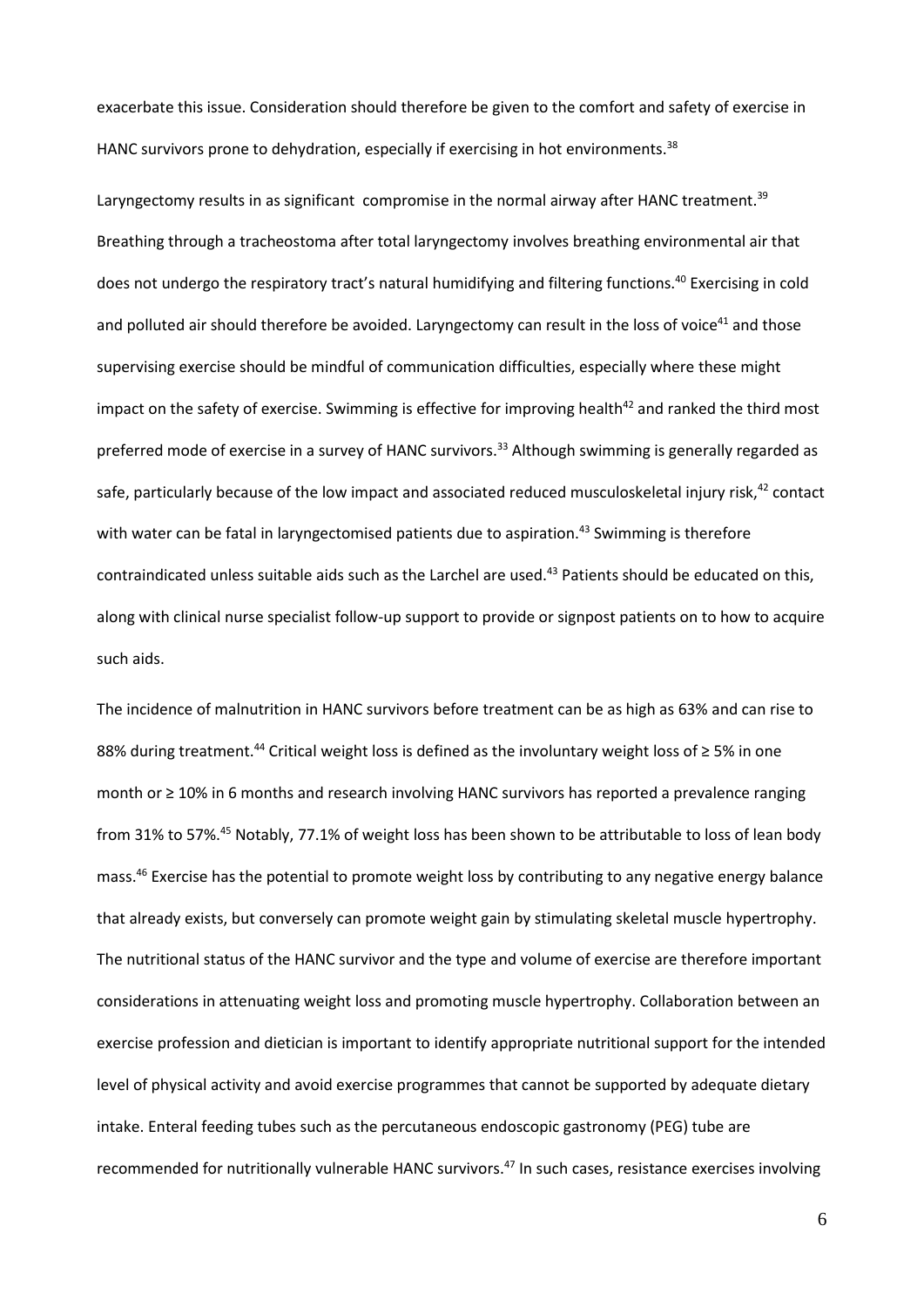muscles in the area of the tube insertion and aquatic exercise or other microbial exposures should be avoided to help reduce the risk of dislodging the tube and infection, respectively.<sup>48</sup>

#### **Psychological and Emotional Issues**

Head and neck cancer is regarded as one of the most psychologically and emotionally traumatic cancer types.<sup>11</sup> Depression has been reported to affect up to 50% of HANC survivors, with rates of major depressive disorder among the highest of all cancers.<sup>49</sup> Patients with HANC are considered especially vulnerable to depression because of the frequent occurrence of physical and functional symptoms and mutilations after treatment.<sup>50</sup> Exercise has been shown to be an effective intervention for reducing depression in people with different severities of depression, using a variety of exercise delivery strategies such as equipment-based or equipment-free modalities, inside or outside a hospital, indoors or outdoors, and alone or in groups.<sup>51</sup> Notably, exercise interventions have compared favourably over antidepressant drugs and psychological interventions<sup>51</sup> and should therefore be promoted by the medical care team. Major depression is associated with poor exercise adherence, <sup>52</sup> however, highlighting the need for behavioural change interventions<sup>53</sup> and additional support such as access to an emotional support therapist or psychologist. Exercise adherence in depressed individuals has been found to be higher when exercise programmes are delivered by appropriately trained exercise professionals.<sup>52</sup> Although to the best of our knowledge this has not been established in HANC survivors, delivery of exercise programmes by exercise professionals is in accordance with the recommendations of the Clinical Oncology Society of Australia<sup>6</sup> and seems a logical strategy.

Fatigue affects most HANC survivors to varying levels<sup>54</sup> and was ranked sixth of 56 concerns that HANC survivors wished to discuss during their review consultation.<sup>55</sup> A recent review of the literature found strong evidence for the efficacy of exercise interventions for decreasing cancer-related fatigue, with a dose-response relationship up to 150 min·wk<sup>-1</sup> of aerobic exercise.<sup>8</sup> Limited research has been conducted on the effects of exercise on fatigue in HANC survivors. Although it has been suggested that the research is generalisable across cancer types,<sup>8</sup> more research specifically involving HANC survivors is required before more definitive guidelines can be provided.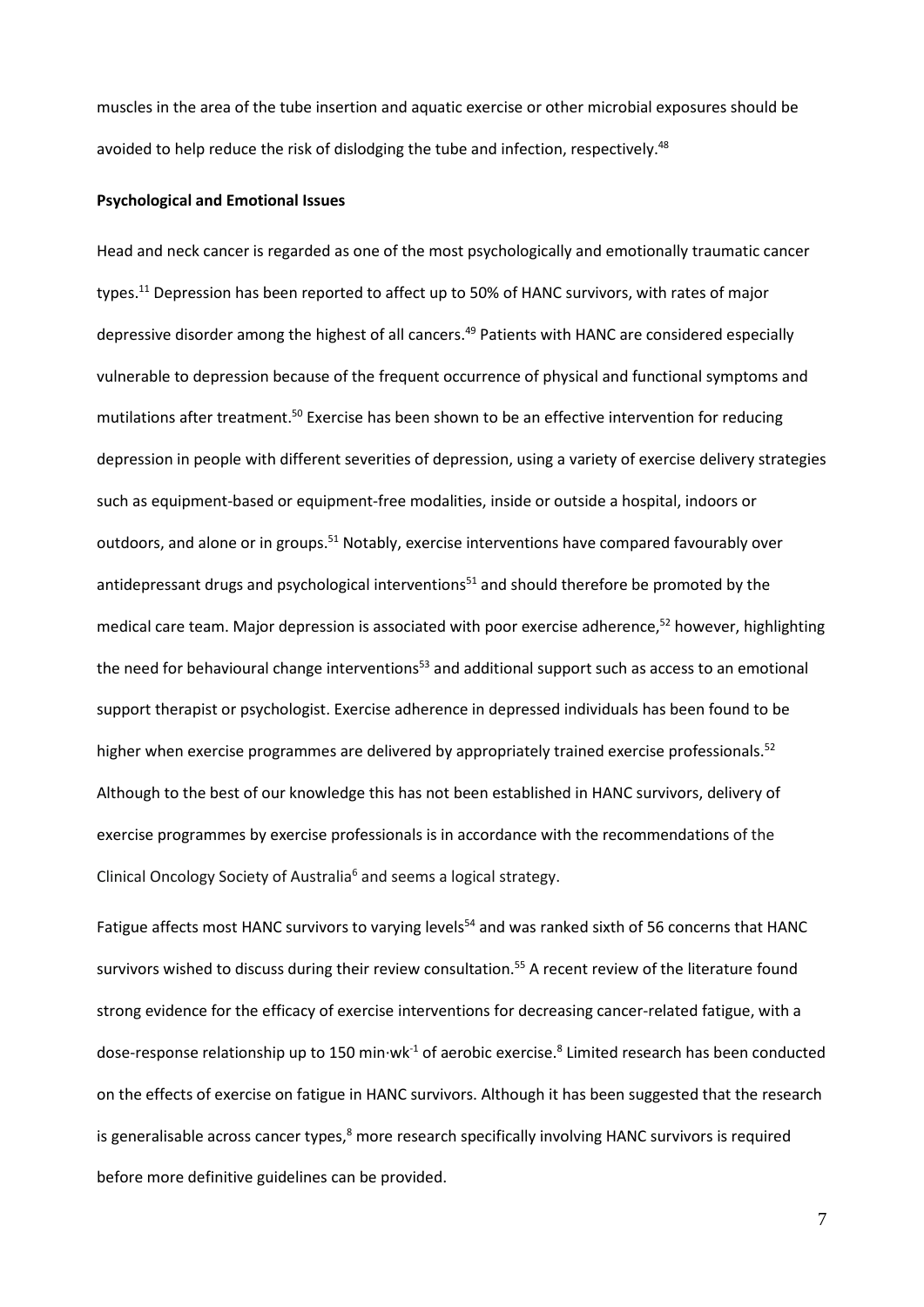The highest prevalence of cancer-related pain of all cancers has been observed in HANC survivors, with 70% affected.<sup>56</sup> Those supervising HANC survivors during exercise should be mindful of the implications of patients exercising while on pain medication. Pain medications dampen pain sensations during exercise, which increases the risk of tissue damage and injury.<sup>57</sup> Ratings of perceived exertion is a recommended and well-established method of monitoring exercise intensity<sup>58</sup> and pain medication has the potential to alter perceived exertion. Limited research suggests paracetamol does not alter perceived exertion during exercise,<sup>59</sup> however, the effect of stronger analgesics has not been established. A second or alternative method of monitoring and regulating exercise, such as the percentage of heart rate reserve, may be prudent for those on strong pain medication to help avoid the potential for overexertion.

#### **Social Issues**

Visible disfigurement from HANC and its treatment has been shown to negatively impact on personal identity, ability to communicate with others, and the ability to feel successful interpersonally.<sup>60</sup> Those with disfigurement can react with social anxiety and behavioural avoidance in response to staring, comments, and unwanted questions<sup>61</sup> and likely helps explain the high levels of social isolation observed in HANC survivors.<sup>62</sup> Cancer rehabilitation classes exclusively for HANC survivors should prove useful in reducing social isolation and help address the lack of emotional support and social network that are major predictors of the depression observed in HANC survivors. <sup>50</sup> The option of home exercise programmes is likely to be an important strategy in promoting exercise uptake and adherence in HANC survivors reluctant to exercise in social environments because of visible disfigurement. Since most HANC survivors are men,<sup>14</sup> male dominance in group rehabilitation classes may be a barrier to women attending group classes<sup>63</sup> and cancer rehabilitation should be tailored to meet the needs of women. Consequently, a menu-driven approach to exercise prescription offering different modes of delivery is likely the best strategy in promoting exercise uptake and adherence that better meets the needs of HANC survivors in regards the above social issues and substantial differences in their exercise preferences. 33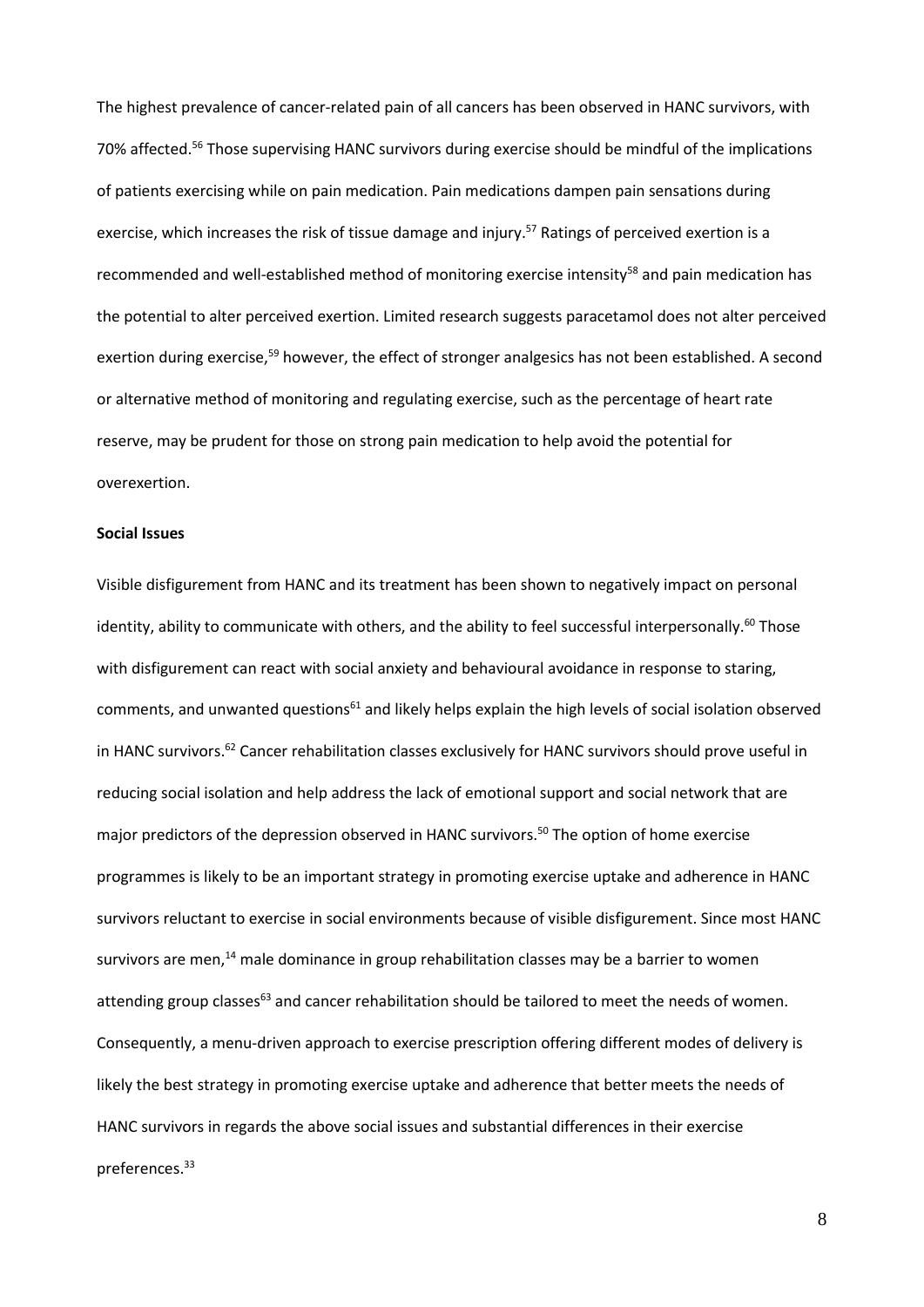#### **Optimising Exercise Prescription**

Research investigating the influence of exercise on the risk of developing HANC is equivocal, 16,64-66 however, current scientific evidence supports the efficacy of exercise for improving physical functioning and the quality of life of those already diagnosed with HANC.<sup>67</sup> Exercise should therefore be promoted to all HANC survivors unless contraindicated. General physical activity guidelines for cancer survivors have been published<sup>5-9</sup> and should be used as a framework for exercise prescription in HANC survivors. Current cancer physical activity guidelines recommend inclusion of exercises to develop cardiorespiratory fitness, muscle strength, and flexibility.<sup>5-9</sup> Exercises to develop neuromotor fitness also may be considered to further promote a well-rounded exercise programme. Neuromotor exercises include those that develop balance, coordination, agility, and proprioception, and are regarded as particularly beneficial for older adults.<sup>58</sup>

Clearly, HANC survivors often have many cancer-specific issues that need to be considered when prescribing and supervising exercise and should therefore be considered a distinct population within the context of exercise prescription. Strategies to address HANC-specific issues should be applied within the context of an individualised approach to exercise prescription. This is in accordance with the recent criticism directed at the 'one size fits all' approach to prescribing exercise to cancer survivors that is likely hampering its full therapeutic effect.<sup>68-69</sup> An individualised approach ideally should be guided by a comprehensive individual needs analysis that establishes the HANC survivor's current medical status, fatigue levels, musculoskeletal issues, lifestyle, exercise history, exercise preferences, perceived barriers to exercise, and goals, along with a carefully selected battery of fitness assessments. An established questionnaire such as the Patient Concerns Inventory for HANC<sup>55</sup> also should prove helpful in individualising the exercise prescription to the patient's needs. The needs analysis and subsequent exercise prescription and supervision should ideally involve appropriately qualified exercise professionals.<sup>6,52</sup> In the United Kingdom, for example, there are several accredited training providers of cancer rehabilitation exercise specialist qualifications for health and fitness professionals. The lack of availability of qualified cancer rehabilitation exercise specialists should not be perceived as a barrier to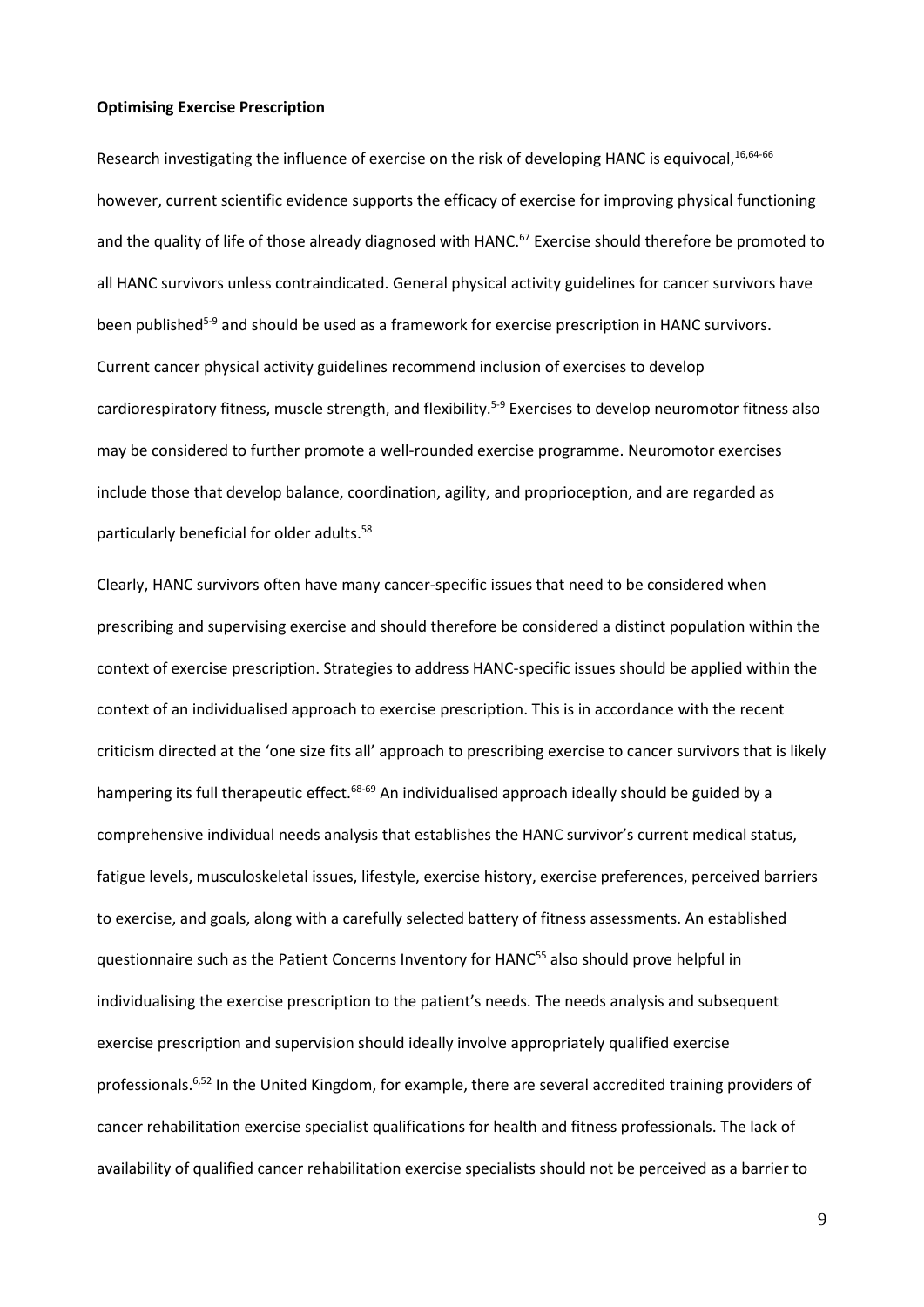HANC survivors becoming generally more physically active, however. Education should ideally be provided to those prescribing and supervising exercise who are not specialists in HANC care, to help ensure HANC-specific issues are properly considered to optimise exercise safety and efficacy.

Optimising the content of an exercise programme is important for maximising its therapeutic effect, however, addressing exercise uptake and adherence is of primary importance, since a well-designed exercise programme will not be effective if not adhered to or taken up in the first place. Promoting exercise uptake and adherence in HANC survivors is likely to be particularly challenging due to the high prevalence of low socioeconomic backgrounds<sup>15</sup>, depression<sup>49</sup> and social isolation,<sup>62</sup> which are all associated with poor exercise uptake and adherence. 52,70-71 Another pertinent issue is that health interventions requiring voluntary uptake tend to increase health inequalities.<sup>72</sup> Behavioural change strategies<sup>73</sup> are therefore particularly important in promoting exercise in HANC survivor cohorts. Despite the substantial evidence that 'exercise is medicine' for cancer survivors, a major criticism has been the lack of clinical staff that promote or prescribe exercise to their cancer patients.<sup>9</sup> During the early stages of cancer rehabilitation, the exercise professional should be part of a multidisciplinary team, as is well established in cardiac rehabilitation.<sup>63</sup> The role of clinical staff will be particularly important during the immediate post-diagnosis period in relation to discussing the benefits of exercise during cancer treatment and short and long-term recovery, as well as reassuring patients that exercise is safe. Exercise should be viewed as a key part of a HANC survivor's lifestyle and it is important that a consistent message is promoted by all members of the multidisciplinary team. Some HANC survivors may refuse to engage in exercises that promote specific components of fitness, such as strength training, or refuse to engage in any exercise altogether even after relevant education regarding its benefits. Personal choice regarding this should be respected. Important health benefits still can be gained from increasing nonexercise physical activity<sup>74</sup> and the support team may need to be creative on how best to promote this in resistant individuals.

An important general principle is that cancer survivors should avoid being physically inactive<sup>8</sup> and this point may be particularly pertinent to HANC survivors given the potential for high levels of physical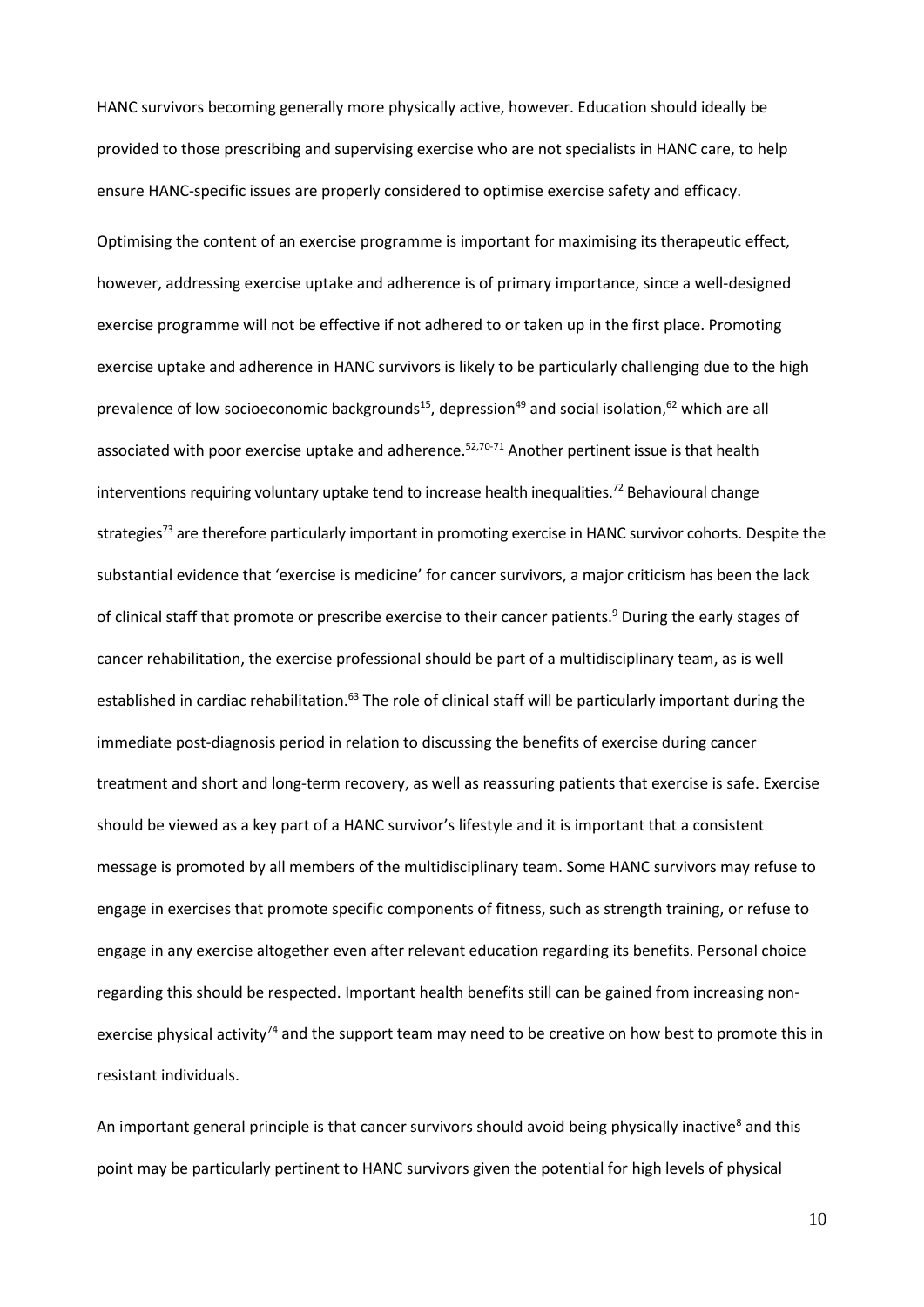deconditioning due to the very arduous treatment they often endure compared to other cancers.<sup>12</sup> The exercise prescription itself and strategies to promote adherence will likely need to be adapted to account for biopsychosocial changes during the cancer journey and particularly during periods of treatment. Employing exercise as part of cancer prehabilitation is recommended to better prepare cancer survivors for the rigours of treatment,<sup>75</sup> however, to the best of our knowledge the feasibility and efficacy of this strategy in HANC has not yet been established and research is required.

### **Conclusion**

HANC survivors differ considerably from other cancers in ways that have important implications for exercise and should be regarded as a distinct special population within the context of exercise prescription. This differentiation is similar to many other diseases such as cardiovascular and pulmonary disease, where exercise prescription guidelines are provided for specific conditions within generic disease classifications. <sup>76-77</sup> Exercise prescription in HANC has been severely under researched and much more is needed before robust evidence-based guidelines can be formulated. A major criticism is that exercise cancer research typically has not adhered to basic fitness training principles<sup>78</sup> and future research investigating exercise in HANC survivors should endeavour to address this issue using contemporary and more individualised approaches to exercise prescription.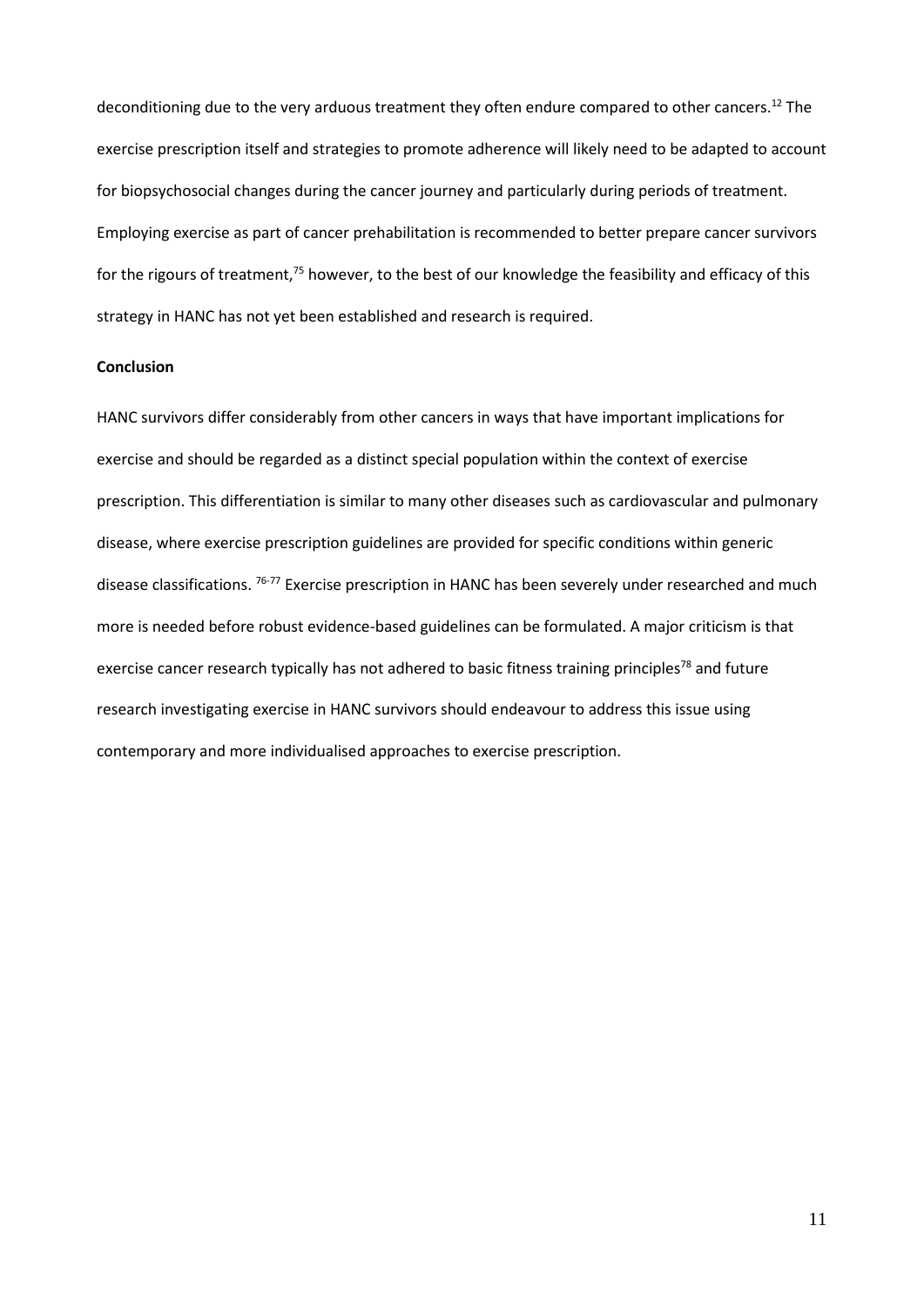#### **References**

- 1. Mewes JC, Steuten LMG, Ijzerman MJ, et al. Effectiveness of multidimensional cancer survivor rehabilitation and cost-effectiveness of cancer rehabilitation in general: a systematic review. *Oncologist* 2012;**17**:1581-93.
- 2. Pederson BK, Saltin B. Exercise as medicine evidence for prescribing exercise as therapy in 26 different chronic diseases. *Scand J Med Sci Sports* 2015;**25 Suppl**:1-72.
- 3. Gerritsen, JKW, Vincent AJPE. Exercise improves quality of life in patients with cancer: a systematic review and meta-analysis of randomised controlled trials. *Br J Sports Med* 2016;**50**:796-803.
- 4. McTiernan A, Friedenreich CM, Katzmarzyk PT, et al. Physical activity in cancer prevention and survival: a systematic review. *Med Sci Sports Exerc* 2019;**51**:1252-61.
- 5. Kushi LH, Doyle C, McCullough M, et al. American Cancer Society guidelines on nutrition and physical activity for cancer prevention: reducing the risk of cancer with healthy food choices and physical activity. *CA Cancer J Clin* 2012;**62**:30-67.
- 6. Cormie P, Atkinson M, Bucci L, et al. Clinical Oncology Society of Australia position statement on exercise in cancer care. *Med J Aust* 2018;**209**:184-7.
- 7. Hayes SC, Newton RU, Spence RR, et al. The Exercise and Sports Science Australia position statement: exercise medicine in cancer management. *J Sci Med Sport* 2019;**22**:1175-99.
- 8. Campbell KL, Winters-Stone KM, Wiskemann J, et al. Exercise guidelines for cancer survivors: consensus statement from international multidisciplinary roundtable. *Med Sci Sports Exerc*  2019;**51**:2375-90.
- 9. Schmitz KH, Campbell AM, Stuiver MM, et al. Exercise is medicine in oncology: engaging clinicians to help patients move through cancer. *CA Cancer J Clin;*2019;**69**:468-84.
- 10. Devins GM, Otto KJ, Irish JC, et al. Psychological issues related to site of cancer. In: Holland JC, Breitbart WS, Butow PN, et al. eds. *Psycho-oncology*. 3rd ed. New York (NY): Oxford University Press, 2015:92-7.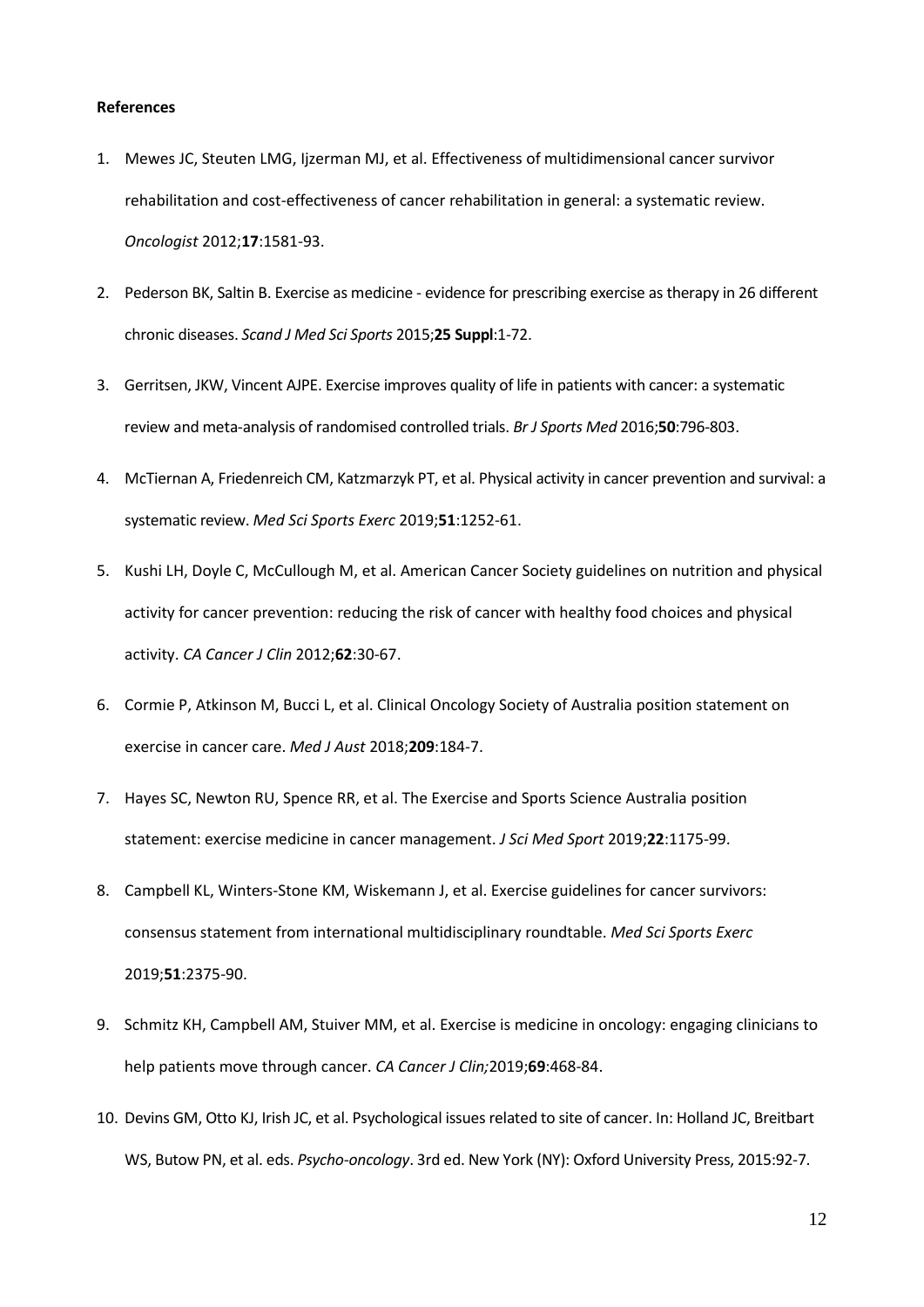- 11. De Boer MF, McCormick LK, Pruyn JF, et al. Physical and psychosocial correlates of head and neck cancer: a review of the literature. *Otolaryngol Head Neck Surg* 1999;**120**:427-36.
- 12. Sammut L, Ward M, Patel N. Physical activity and quality of life in head and neck cancer survivors: a literature review. *Int J Sports Med* 2014;**35**:794-9.
- 13. Taib BG, Oakley J, Dailey Y, et al. Socioeconomic deprivation and the burden of head and neck cancer regional variations of incidence and mortality in Merseyside and Cheshire, North West, England. *Clin Otolaryngol* 2018;**43**:846-53.
- 14. Lokker ME, Offerman MPJ, van der Velden L-A, et al. Symptoms of patients with incurable head and neck cancer: prevalence and impact on daily functioning. *Head Neck* 2013;**35**:868-76.
- 15. Conway DI, Brenner DR, McMahon AD, et al. Estimating and explaining the effect of education and income on head and neck cancer risk: INHANCE consortium pooled analysis of 31 case-controlled studies from 27 countries. *Int J Cancer* 2015;**136**:1125-39.
- 16. Hashibe M, Hunt J, Wei M, et al. Tobacco, alcohol, body mass index, physical activity, and the risk of head and neck cancer in the Prostrate, Lung, Colorectal, and Ovarian (PLCO) Cohort. *Head Neck* 2013;**35**:914-22.
- 17. Douma JAJ, Verdonck-de Leeuw IM, Leemans CR, et al. Demographic, clinical and lifestyle-related correlates of accelerometer assessed physical activity and fitness in newly diagnosed patients with head and neck cancer. Acta Oncol 2019; DOI: 10.1080/0284186X.2019.1675906.
- 18. Rogers LQ, Courneya KS, Robbins KT, et al. Physical activity and quality of life in head and neck cancer survivors. *Support Care Cancer* 2006;**14**:1012-9.
- 19. Gannon JA, Guinan EM, Doyle SL, et al. Reduced fitness and physic al functioning are long-term sequelae after curative treatment for esophageal cancer: a matched control study. *Dis Esophagus* 2017;**30**:1-7.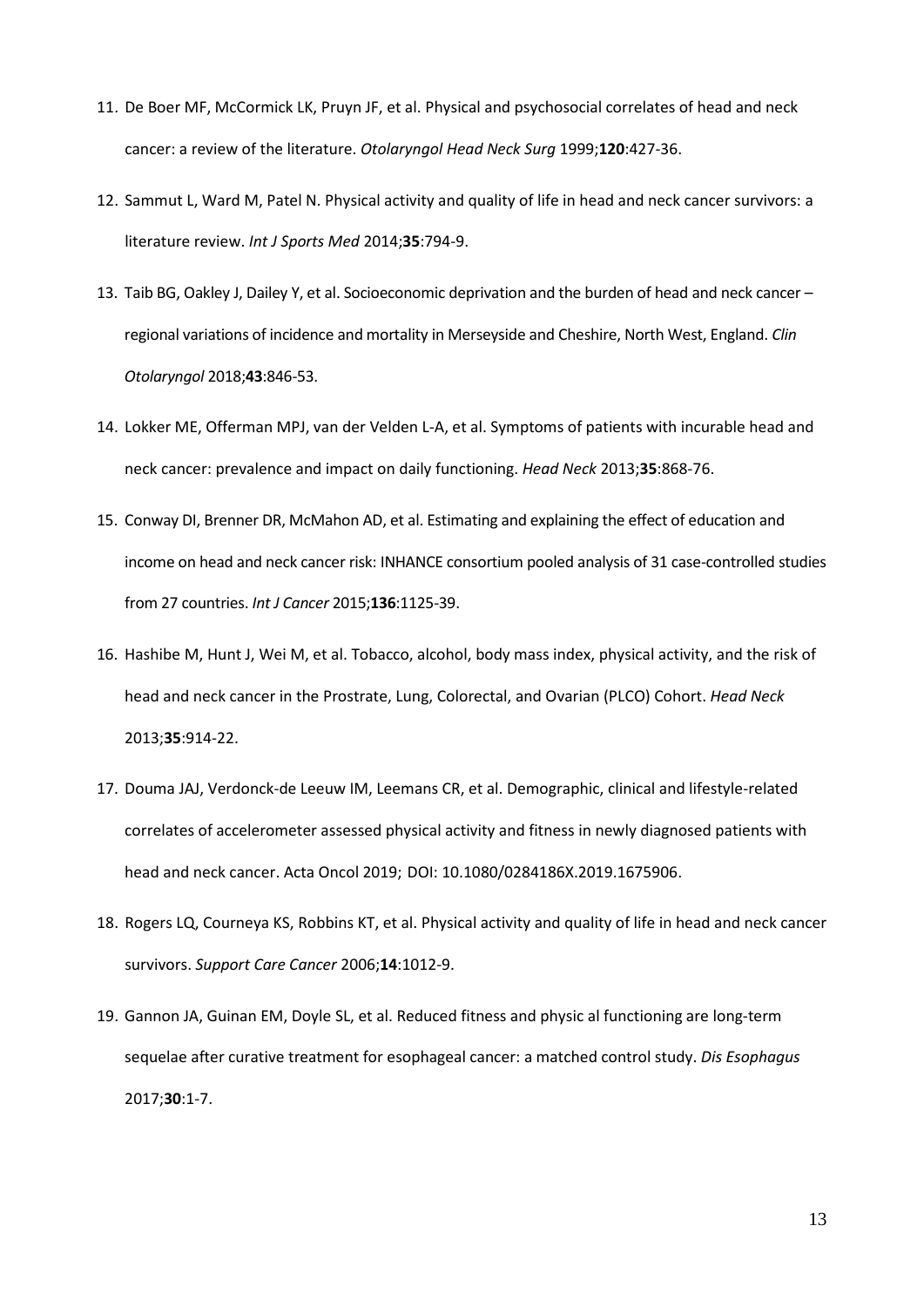- 20. Eytan DF, Blackford AL, Eisele DW, et al. Prevalence of comorbidities and effect on survival in survivors of human papillomavirus-related and human papillomavirus-unrelated head and neck cancer in the United States. *Cancer* 2019;**125**:249-60.
- 21. Bras L, Driessen DAJJ, de Vries J, et al. Patients with head and neck cancer: are they frailer than patients with other solid malignancies? *Eur J Cancer Care* 2019;doi: 10.1111/ecc.13170.
- 22. Inoue H, Nibu K-I, Saito M, et al. Quality of life after neck dissection. *Arch Otolaryngol Head Neck Surg* 2006;**132**:662-6.
- 23. Gane EM, Michaleff ZA, Cottrell MA, et al. Prevalence, incidence, and risk factors for shoulder and neck dysfunction after neck dissection: a systematic review. *Eur J Surg Oncol* 2017;**43**:1199-218.
- 24. McNeely ML, Parliament MB, Seikaly H, et al. Sustainability of outcomes after a randomized crossover trial of resistance exercise for shoulder dysfunction in survivors of head and neck cancer. *Physiother Can* 2015;**67**:85-93.
- 25. Baggi F, Santoro L, Grosso E, et al. Motor and functional recovery after neck dissection: comparison of two early physical rehabilitation programmes. *Acta Otorhinolaryngol Ital* 2014;**34**:230-40.
- 26. Clark MA. An evidence-based approach to understanding human movement impairments. In: Clark MA, Lucett SC, Sutton BG. *NASM essentials of corrective exercise training*. Burlington (MA): Jones & Bartlett Learning, 2014.
- 27. Deng J, Ridner SH, Murphy BA. Lymphedema in patients with head and neck cancer. *Oncolol Nurs Forum* 2011;**38**:E1-10.
- 28. Sember A, Pranskevich C, Scott ST, et al. Prehabilitation for lymphedema in head and neck cancer patients at a community cancer center. *J Community Supportive Oncol* 2017;15:e127-34.
- 29. Singh B, Disipio T, Peake J, et al. Systematic review and meta-analysis of the effects of exercise for those with cancer-related lymphedema. *Arch Phys Med Rehabil* 2016;**97**:302-15.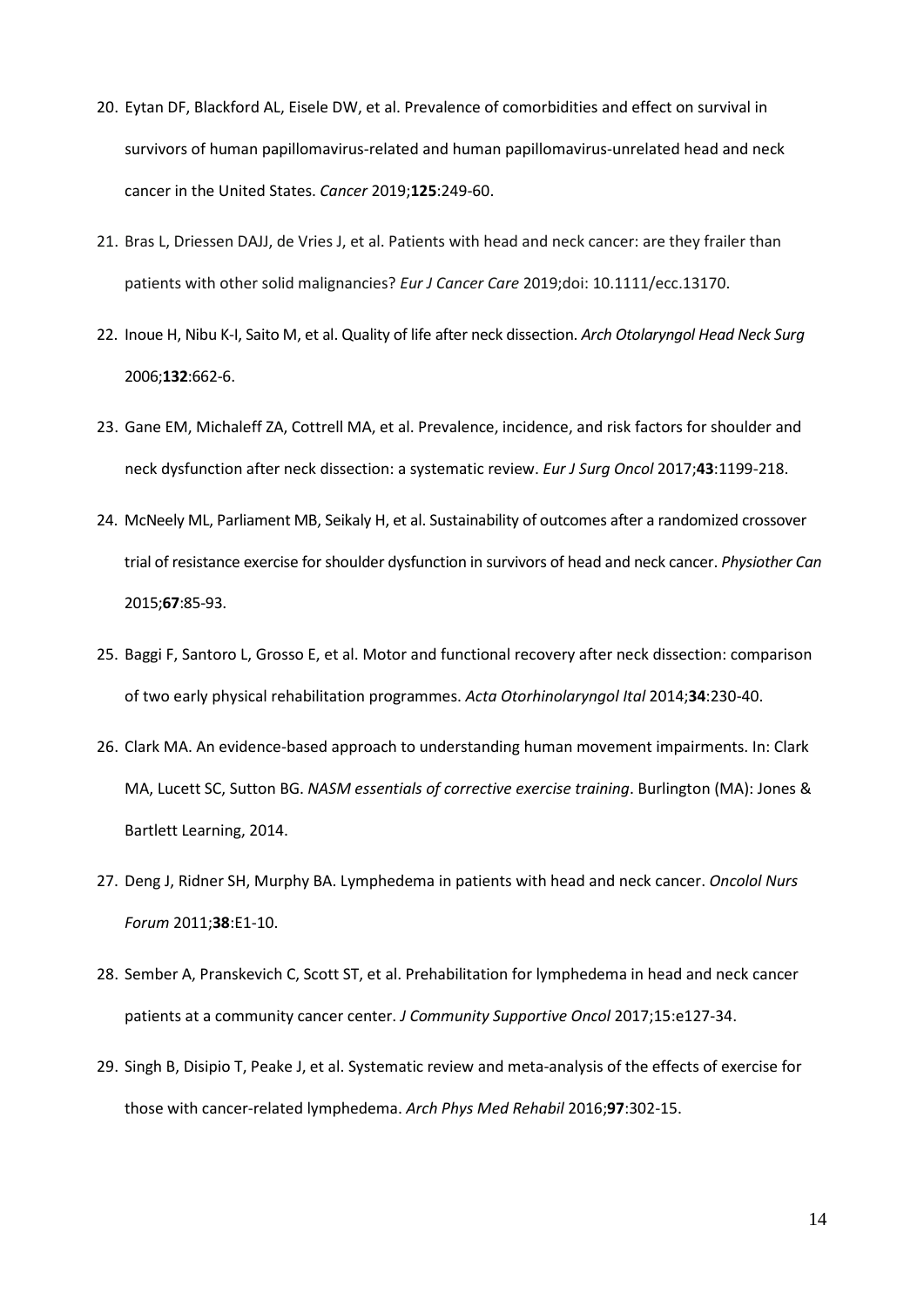- 30. Dirix P, Nuyts S, Poorten VV, et al. The influence of xerostomia after radiation therapy on quality of life: results of a questionnaire in head and neck cancer. *Support Care Cancer* 2008;**16**:171-9.
- 31. Weber C, Dommerich S, Pau HW, et al. Limited mouth opening after primary therapy of head and neck cancer. *Oral Maxillofac Surg* 2010;**14**:169-73.
- 32. Rogers LQ, Courneya KS, Robbins KT, et al. Physical activity correlates and barriers in head and neck cancer patients. *Support Care Cancer*. 2008;**16**:19-27.
- 33. Midgley AW, Lowe D, Levy AR, et al. Exercise program design considerations for head and neck cancer survivors. *Eur Arch Otorhinolaryngol* 2018;**275**:169-79.
- 34. AAOM. AAOM clinical practice statement: Subject: Clinical management of cancer therapy-induced salivary gland hypofunction and xerostomia. *Oral Surg Oral Pathol Oral Radiol* 2016;**122**:310-2.
- 35. Ligtenberg AJM, Liem EHS, Brand HS, et al. The effect of exercise on saliva viscosity. *Diagnostics* 2016;**6**:40.
- 36. Nund RL, Ward EC. Scarinci NA, et al. The lived experience of dysphagia following non-surgical treatment for head and neck cancer. *Int J Speech Lang Pathol* 2014;**16**:282-9.
- 37. Lim CL, Byrne C, Lee JKW. Human thermoregulation and measurement of body temperature in exercise and clinical settings. *Ann Acad Med Singapore* 2008;**37**:347-53.
- 38. Wendt D, van Loon, LJC, van Marken Lichtenbelt WD. Thermoregulation during exercise in the heat: strategies for maintaining health and performance. *Sports Med* 2007;**37**:669-82.
- 39. Hutcheson KA, Alvarez CP, Barringer DA, et al. Outcomes of elective total laryngectomy for laryngopharyngeal dysfunction in disease-free head and neck cancer survivors. *Otolaryngol Head Neck Surg* 2012;**146**:585-90.
- 40. Hess MM, Schwenk RA, Frank W, et al. Pulmonary function after total laryngectomy. *Laryngoscope* 1999;**109**:988-94.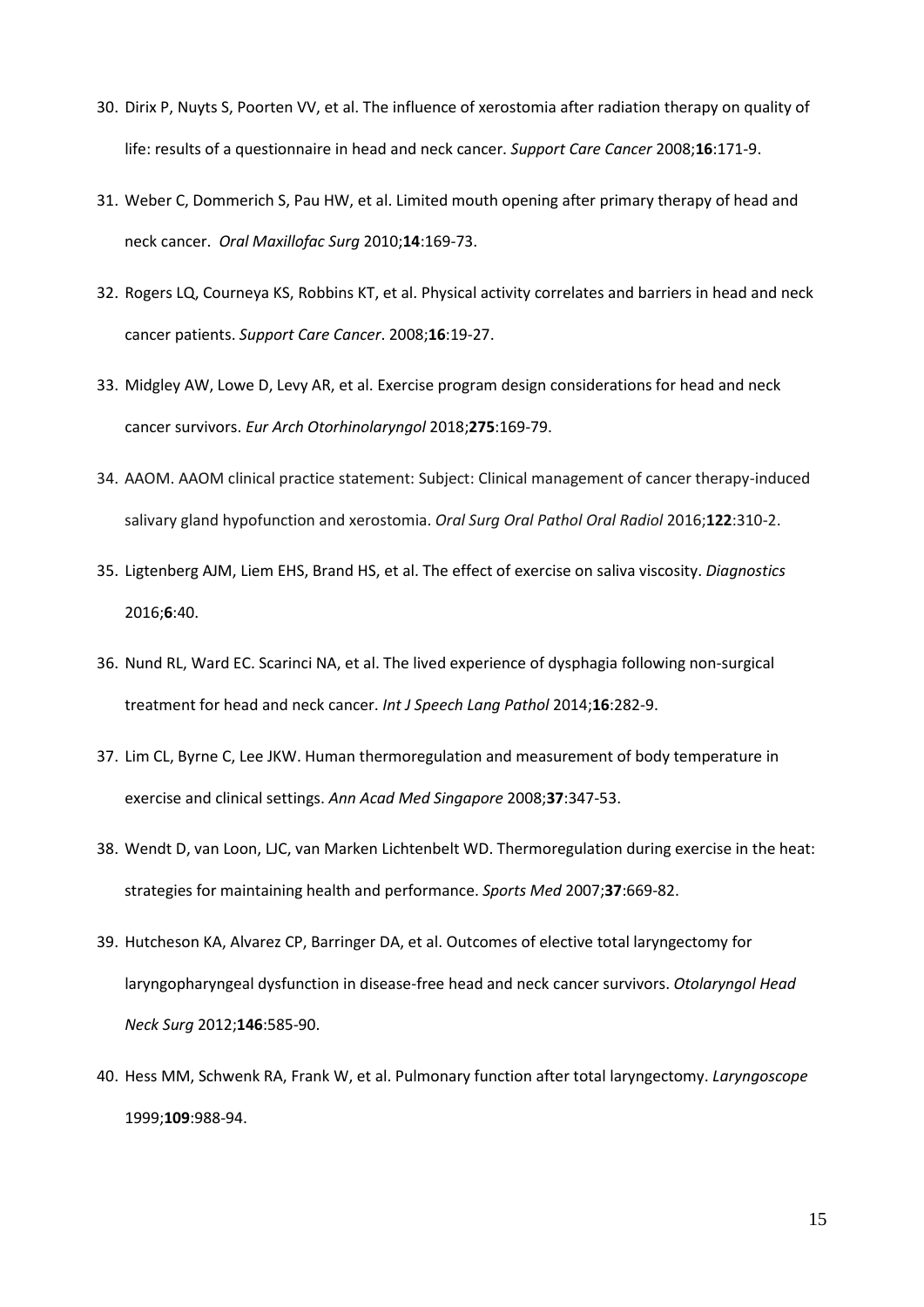- 41. Kapila M, Deore N, Palav RS, et al. A brief review of voice restoration following total laryngectomy. *Indian J Cancer* 2011;**48**:99-104.
- 42. Tanaka H. Swimming exercise: impact of aquatic exercise on cardiovascular exercise. *Sport Med* 2009;**39**:377-87.
- 43. Crevenna R, Schneider B, Mittermaier C, et al. Implementation of the Vienna Hydrotherapy Group for Laryngectomees - a pilot study. *Support Care Cancer* 2003;**11**:735-8.
- 44. Langius JAE, Bakker S, Rietveld DHF, et al. Critical weight loss is a major prognostic indicator for disease-specific survival in patients with head and neck cancer receiving radiotherapy. *Br J Cancer* 2013;**109**:1093-9.
- 45. Jager-Wittenaar H, Dijkstra PU, Vissink A, et al. Critical weight loss in head and neck cancer prevalence and risk factors at diagnosis: an explorative study. *Support Care Cancer* 2007;**15**:1045-50.
- 46. Silva HJ, Dietrich MS, Murphy BA. Changes in body mass, energy balance, physical function, and inflammatory state in patients with locally advanced head and neck cancer treated with concurrent chemotherapy after low-dose induction chemotherapy. *Head Neck* 2007;**29**:893-900.
- 47. Talwar B, Donnelly R, Skelly R, et al. Nutritional management in head and neck cancer: United Kingdom national multidisciplinary guidelines. J Laryngol Otol 2016;**130**:S32-40.
- 48. Buffart LM, Galvão DA, Brug J, et al. Evidence-based physical activity guidelines for cancer survivors: current guidelines, knowledge gaps and future research directions. *Cancer Treat Rev* 2014;**40**:327-40.
- 49. Lydiatt WM, Moran J, Burke WJ. A review of depression in the head and neck cancer patient. *Clin Adv Hematol Oncol* 2009;**7**:397-403.
- 50. de Leeuw JR, de Graeff A, Ros WJ, et al. Prediction of depressive symptomatology after treatment of head and neck cancer: the influence of pre-treatment physical and depressive symptoms, coping, and social support. *Head Neck* 2000;**22**:799–807.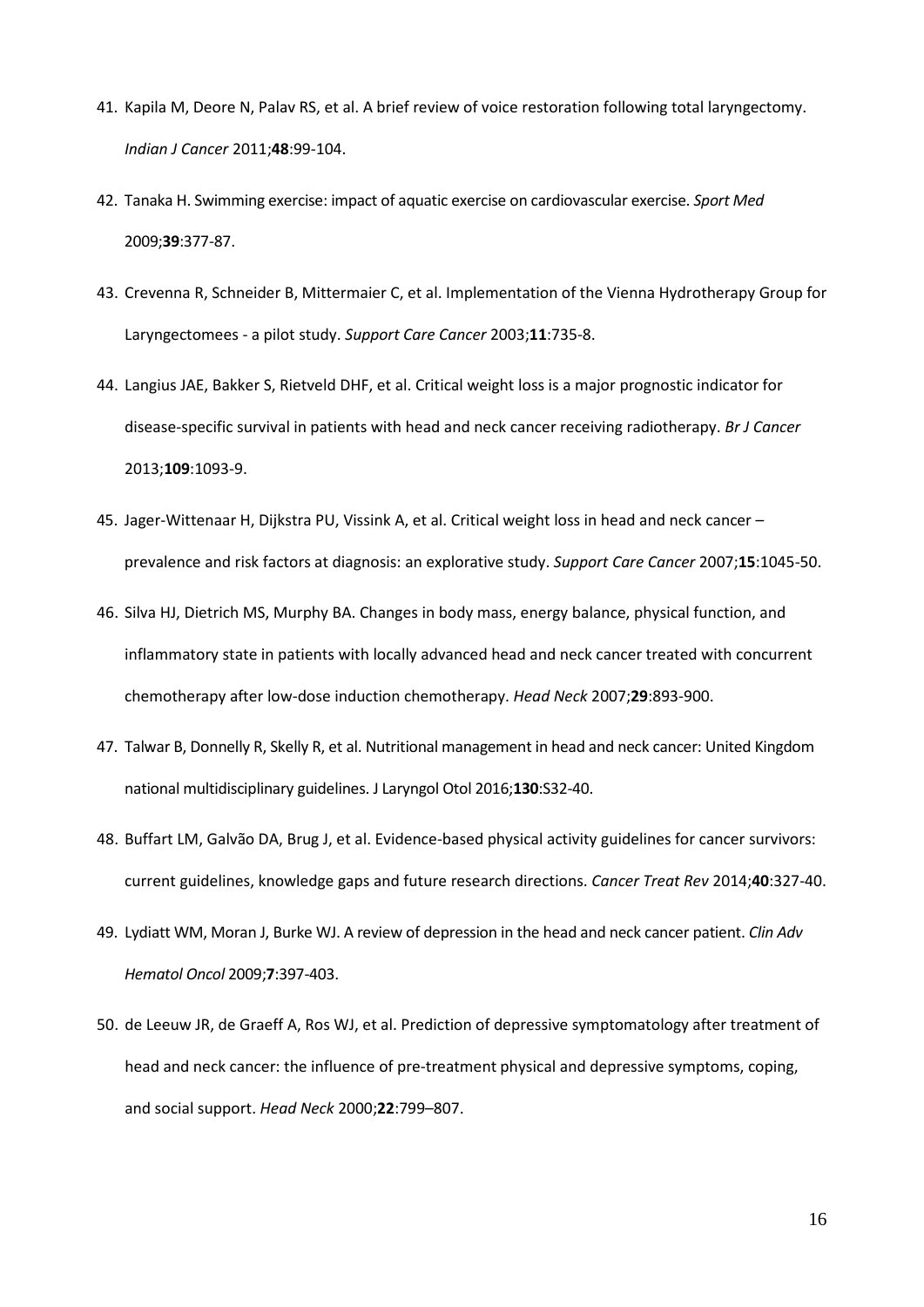- 51. Morres ID, Hatzigeorgiadis A, Stathi A, et al. Aerobic exercise for adult patients with major depressive disorder in mental health services: a systematic review and meta-analysis. *Depress Anxiety*  2019;**36**:39-53.
- 52. Stubbs B, Vancampfort D, Rosenbaum S, et al. Dropout from exercise randomized controlled trials among people with depression: a meta-analysis and meta regression. *J Affect Disord* 2016;**190**:457- 66.
- 53. Perna FM, Craft L, Freund KM, et al. The effect of a cognitive behavioral exercise intervention on clinical depression in a multi-ethnic sample of women with breast cancer: a randomized controlled trial. *Int J Sport Exerc Psychol* 2010;**8**:36-47.
- 54. Bossi P, Di Pede P, Guglielmo M, et al. Prevalence of fatigue in head and neck cancer survivors. *Ann Otol Rhinol Laryngol* 2019;**128**:413-9.
- 55. Rogers SN, Thomson F, Lowe D. The Patient Concerns Inventory integrated as part of routine head and neck cancer follow-up consultations: frequency, case-mix, and items initiated by the patient. *Ann R Coll Surg Engl* 2018;**100**:209-15.
- 56. van dan Beuken-van Everdingen MHJ, de Rijke JM, Kessels AG, et al. Prevalence of pain in patients with cancer: a systematic review of the past 40 years. *Ann Oncol* 2007;**18**:1437-48.
- 57. Lundberg TR and Howatson G. Analgesic and anti-inflammatory drugs in sports: implications for exercise performance and training implications. *Scand J Med Sci Sports* 2018;**28**:2252-62.
- 58. Riebe D, Ehrman JK, Liguori G, et al. *ACSM's guidelines for exercise testing and prescription*. 10th ed. Philadelphia (PA): Lippincott Williams & Wilkins, 2018.
- 59. Esh CJ, Mauger AR, Palfreeman RA, et al. Acetaminophen (paracetamol): use beyond pain management and dose variability. *Front Physiol* 2017;**8**:1092.
- 60. Katz MR, Irish, JC, Devins GM, et al. Reliability and validity of an observer-rated disfigurement scale for head and neck cancer patients. *Head Neck* 2000;**22**:132-41.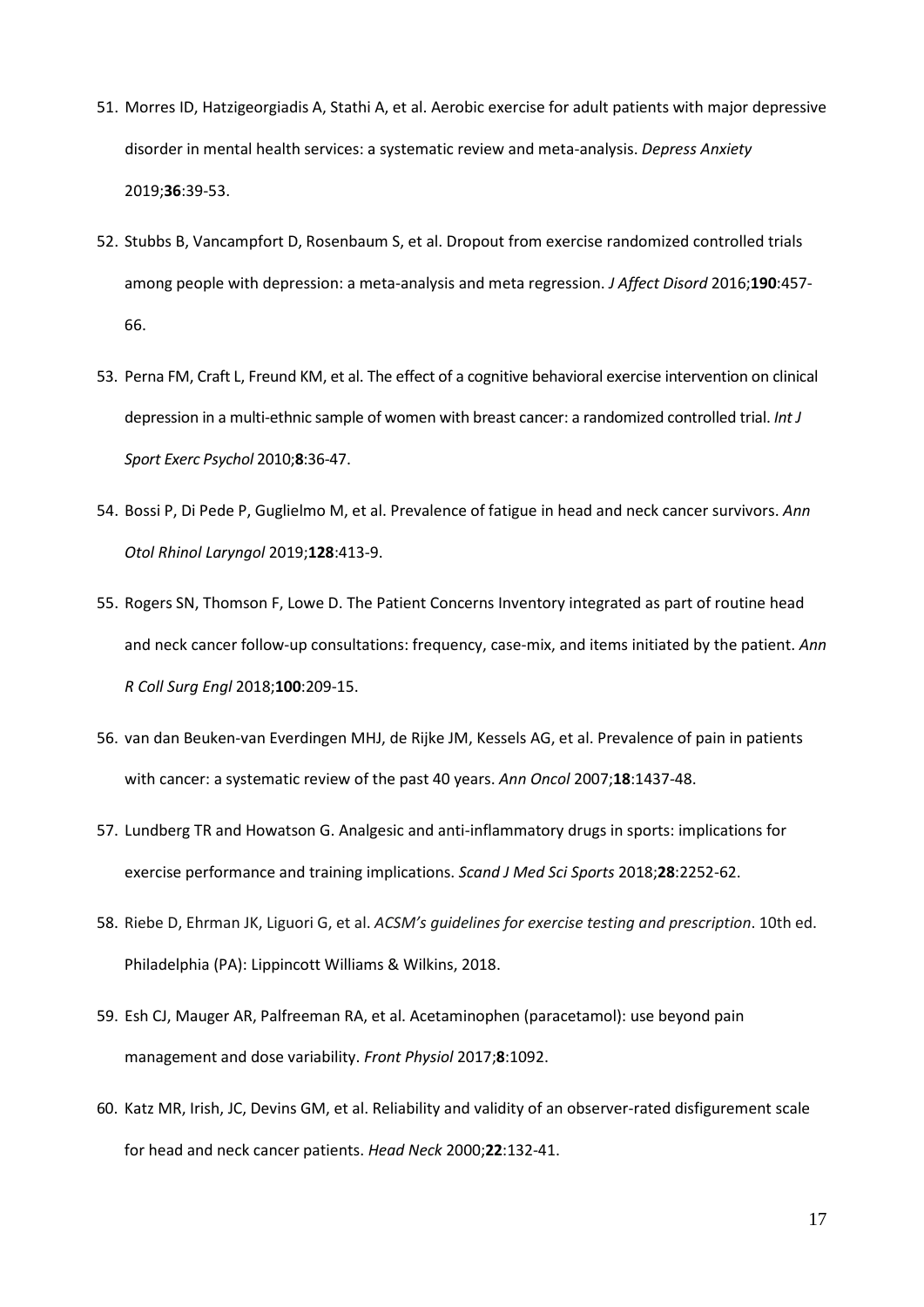- 61. Rumsey N, Clarke A, White P, et al. Altered body image: appearance-related concerns of people with visible disfigurement. *J Adv Nurs* 2004;**48**:443-53.
- 62. Carlson RH. Head and neck cancer patients face social isolation, financial burdens. *Oncology Times* 2016;**38**(8):25.
- 63. Doherty P, Petre C, Onion N, et al. *The national audit of cardiac rehabilitation: quality and outcomes report 2018.* British Heart Foundation. Available from URL: [https://www.bhf.org.uk/informationsupport/publications/statistics/national-audit-of-cardiac](https://www.bhf.org.uk/informationsupport/publications/statistics/national-audit-of-cardiac-rehabilitation-quality-and-outcomes-report-2018)[rehabilitation-quality-and-outcomes-report-2018.](https://www.bhf.org.uk/informationsupport/publications/statistics/national-audit-of-cardiac-rehabilitation-quality-and-outcomes-report-2018) (Last accessed 13 December 2019).
- 64. Nicolotti N, Chuang S-C, Cadoni G, et al. Recreational physical activity and risk of head and neck cancer: a pooled analysis within the international head and neck cancer epidemiology (INHANCE) Consortium. *Eur J Epidemiol* 2011;**26**:619-28.
- 65. Leitzmann MF, Koebnick C, Freedman ND, et al. Physical activity and head and neck cancer risk. *Cancer Causes Control* 2008;**19**:1391-9.
- 66. Lin C-L, Lee W-T, Ou C-Y, et al. Regular recreational physical activity and risk of head and neck cancer. *BMC Cancer* 2017;**17**:286.
- 67. Capozzi LC, Nishimura KC, McNeely ML. The impact of physical activity on health-related fitness and quality of life for patients with head and neck cancer: a systematic review. *Br J Sports Med* 2016;**50**:325-38.
- 68. Kirkham AA, Bonsignore A, Bland KA, et al. Exercise prescription and adherence for breast cancer: one size does not FITT all. *Med Sci Sports Exerc* 2018;**50**:177-86.
- 69. Brown JM, Shackelford DYK, Hipp ML, et al. Evaluation of an exercise-based phase program as part of a standard care module for cancer survivors. *Translational J ACSM* 2019;**4**:45-54.
- 70. Legh-Jones H, Moore S. Network social capital, social participation, and physical inactivity in an urban adult population. *Soc Sci Med* 2012;**74**:1362-7.